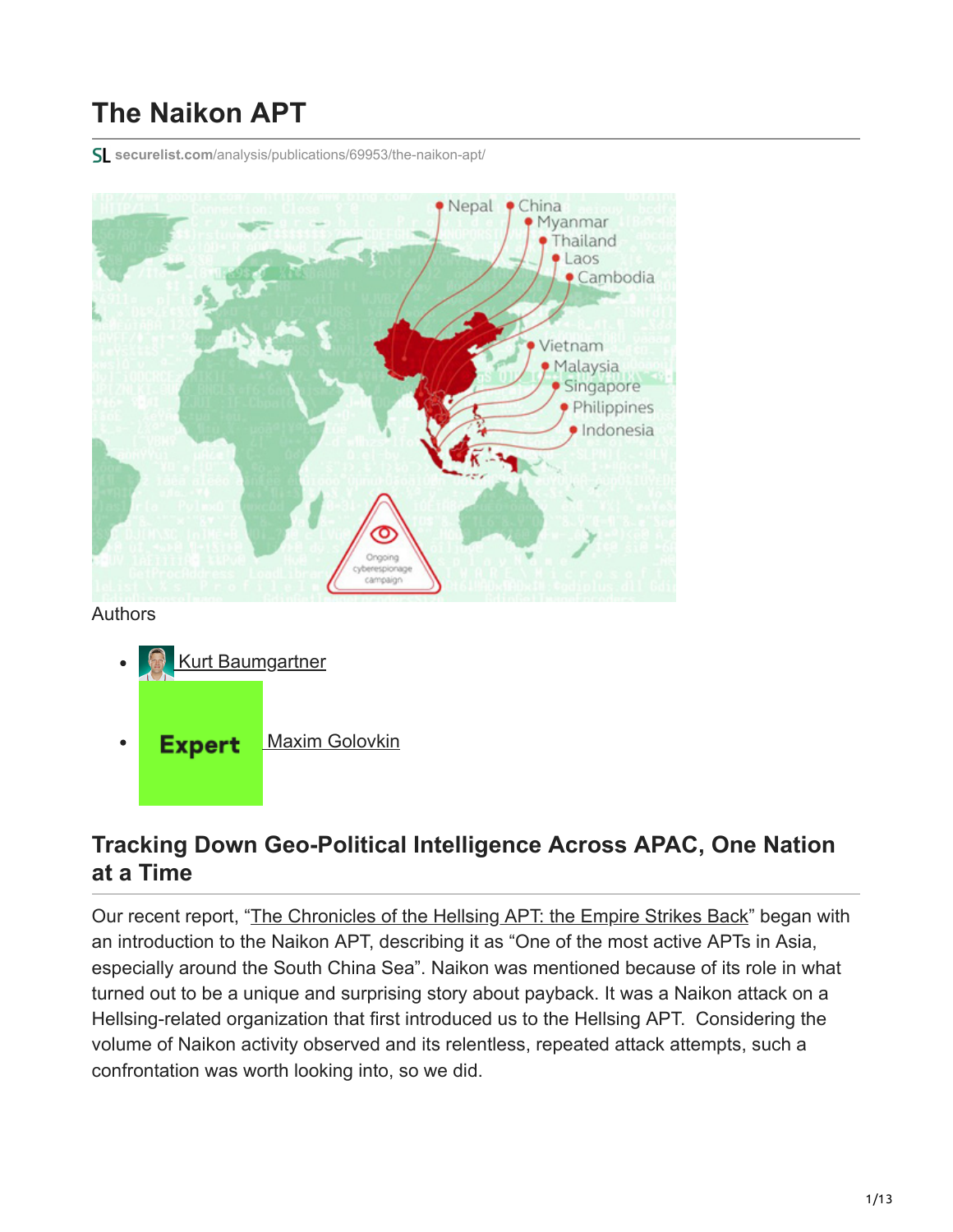The #NaikonAPT group was spear-phished by an actor we now call "Hellsing"

[Tweet](https://twitter.com/share?url=https%3A%2F%2Fsecurelist.com%2Fthe-naikon-apt%2F69953%2F&text=The+%23NaikonAPT+group+was+spear-phished+by+an+actor+we+now+call+%26%238220%3BHellsing%26%238221%3B)

The Naikon APT aligns with the actor our colleagues at FireEye recently revealed to be [APT30,](https://media.kasperskycontenthub.com/wp-content/uploads/sites/43/2015/05/20081935/rpt-apt30.pdf) but we haven't discovered any exact matches. It is hardly surprising that there is an element of overlap, considering both actors have for years mined victims in the South China Sea area, apparently in search of geo-political intelligence.

The #NaikonAPT group has for 5 years mined victims, apparently in search of geopolitical intelligence

#### [Tweet](https://twitter.com/share?url=https%3A%2F%2Fsecurelist.com%2Fthe-naikon-apt%2F69953%2F&text=The+%23NaikonAPT+group+has+for+5+years+mined+victims%2C+apparently+in+search+of+geo-political+intelligence)

This Naikon report will be complemented by a follow-on report that will examine the Naikon TTP and the incredible volume of attack activity around the South China Sea that has been going on since at least 2010.

Noteworthy operational and logistical characteristics of this APT include:

- At least five years of high volume, high profile, geo-political attack activity
- Geographical focus per-country, individual operator assignment and proxy presence
- Dynamic, well organized infrastructure
- Reliance on an externally developed, consistent set of tools comprising a full-featured backdoor, a builder, and an exploit builder
- High success rate in infiltrating national organisations in ASEAN countries

# **Highly Focused and Effective Around the South China Sea**

In the spring of 2014, we noticed an increase in the volume of attack activity by the Naikon APT. The attackers appeared to be Chinese-speaking and targeted mainly top-level government agencies and civil and military organizations in countries such as the Philippines, Malaysia, Cambodia, Indonesia, Vietnam, Myanmar, Singapore, Nepal, Thailand, Laos and China.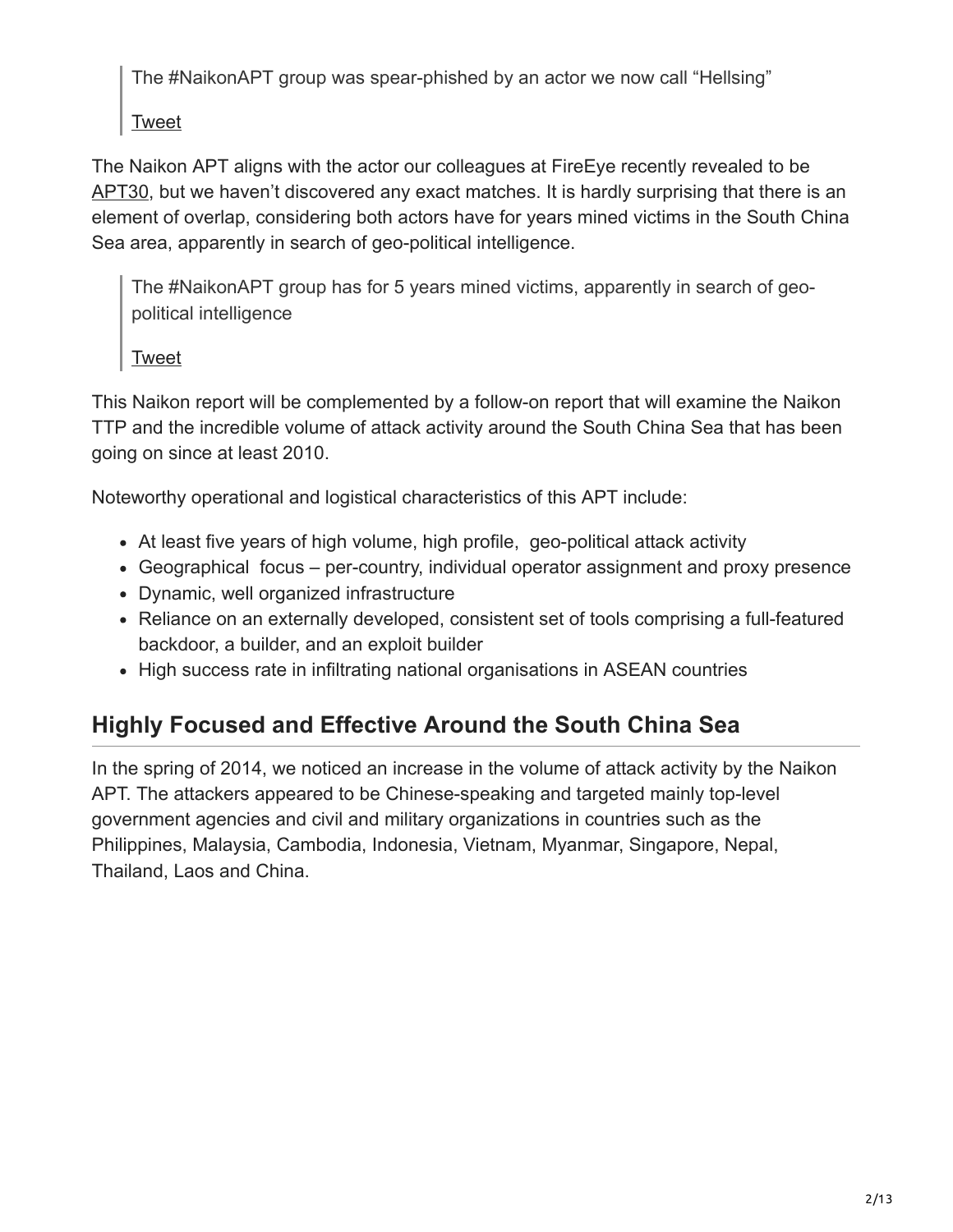

# **Decoy**

An attack typically starts with an email carrying an attachment that contains information of interest to the potential victim. The document may be based on information from open sources or on proprietary information stolen from other compromised systems.

This bait "document", or email attachment, appears to be a standard Word document, but is in fact an CVE-2012-0158 exploit, an executable with a double extension, or an executable with an RTLO filename, so it can execute code without the user's knowledge or consent. When the executable is launched, spyware is installed on the victim computer at the same time as a decoy document is displayed to the user; fooling them into thinking they have simply opened a document.

# **Configuration**

The Naikon tool of choice generates a special, small, encrypted file which is 8,000 bytes in size, containing code to be injected into the browser along with configuration data. With the help of a start-up module, this whole file is injected into the browser memory and decrypts the configuration block containing the following: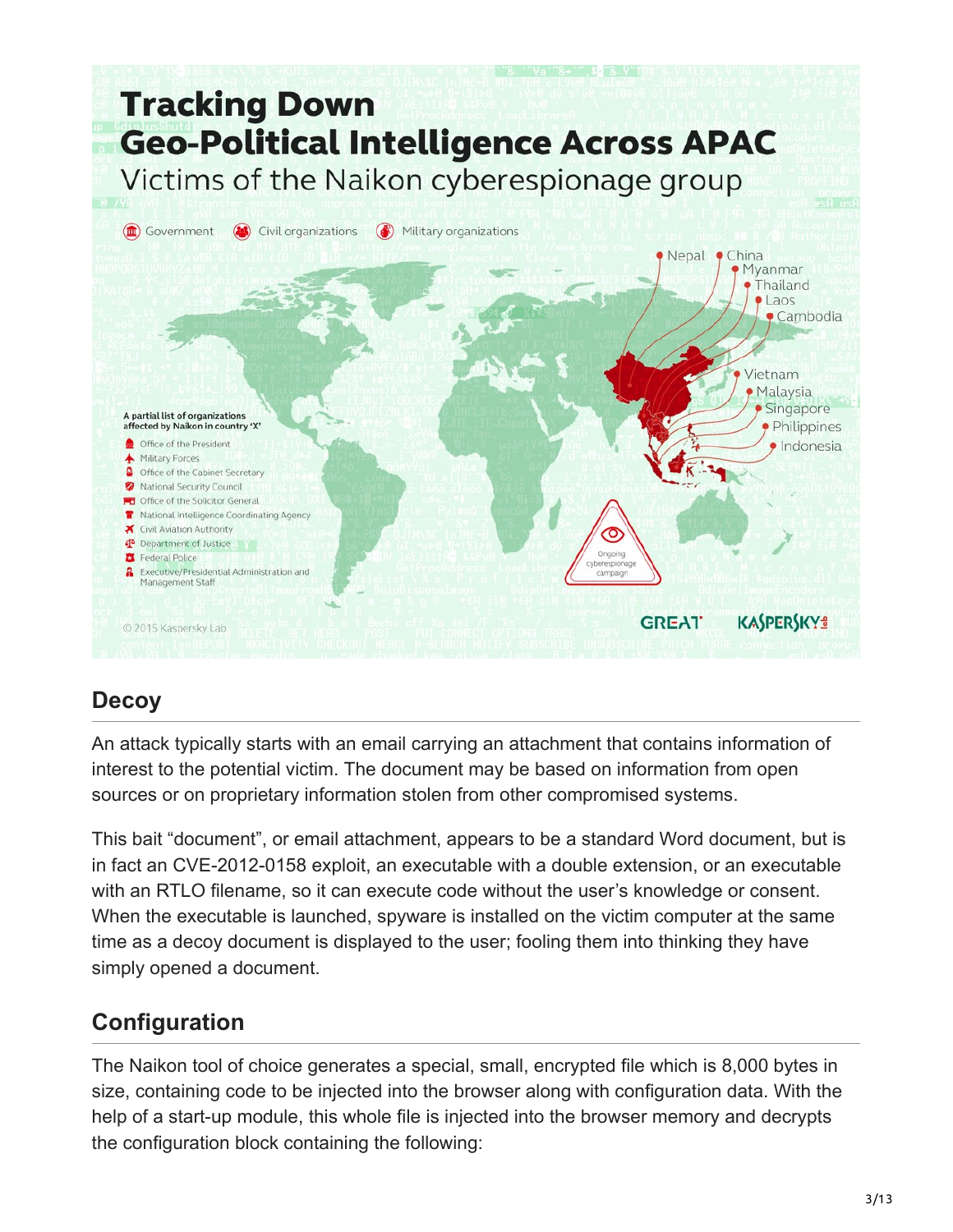- C&C server
- Ports and path to the server
- User-agent string
- Filenames and paths to its components
- Hash sums of the user API functions

The same code then downloads its main body from the C&C server using the SSL protocol, loads it independently from the operating system functions and, without saving it to the hard drive, hands over control to the XS02 function. All functionality is handled in memory.

```
eax, [ebp+F.RtlGetLastWin32Error]
mou
push
        eax
        ecx, [ebp+F.VirtualFree]
mou
push
        ecx
        edx, [ebp+F.VirtualAlloc]
mou
push
        edx
mou
        eax, [ebp+F.GetProcAddress]
push
        eax
        ecx, [ebp+F.LoadLibraryA]
mov<sub>1</sub>
push
        ecx
        edx, [ebp+1pModuleName]
mou
push
        edx
                          ; Manual loading of main payload module
        LoadModule
call
add
        esp, 18h
        [ebp+payMod], eax
mov.
cmp[ebp+payMod], 0
jz
        short loc B13
        7C8EB852h
                          ; "XS02" hash
push
        eax, [ebp+payMod]
mov<sub>1</sub>
push
        eax
call
        GetProcByHash
                          ; Manual getting of XS02 function address
add
        esp, 8
        [ebp+var XS02], eax
mou.
        [ebp+var XS02], 0
CMDjz
        short loc AFF
lea
        edx, [ebp+var A88]
push
        edx
        [ebp+var_XS02] ; Execute main payload function XS02
call
```
# **Payload**

The main module is a remote administration utility. Using SSL, the module establishes a reverse connection to the C&C server as follows: it sets up an outgoing connection to the C&C server and checks if there is a command that it should execute. If there is, it executes the command and returns the result to the C&C. There are 48 commands in the module's repertoire, which a remote operator can use to effectively control the victim computer. This includes taking a complete inventory, downloading and uploading data, installing add-on modules, or working with the command line.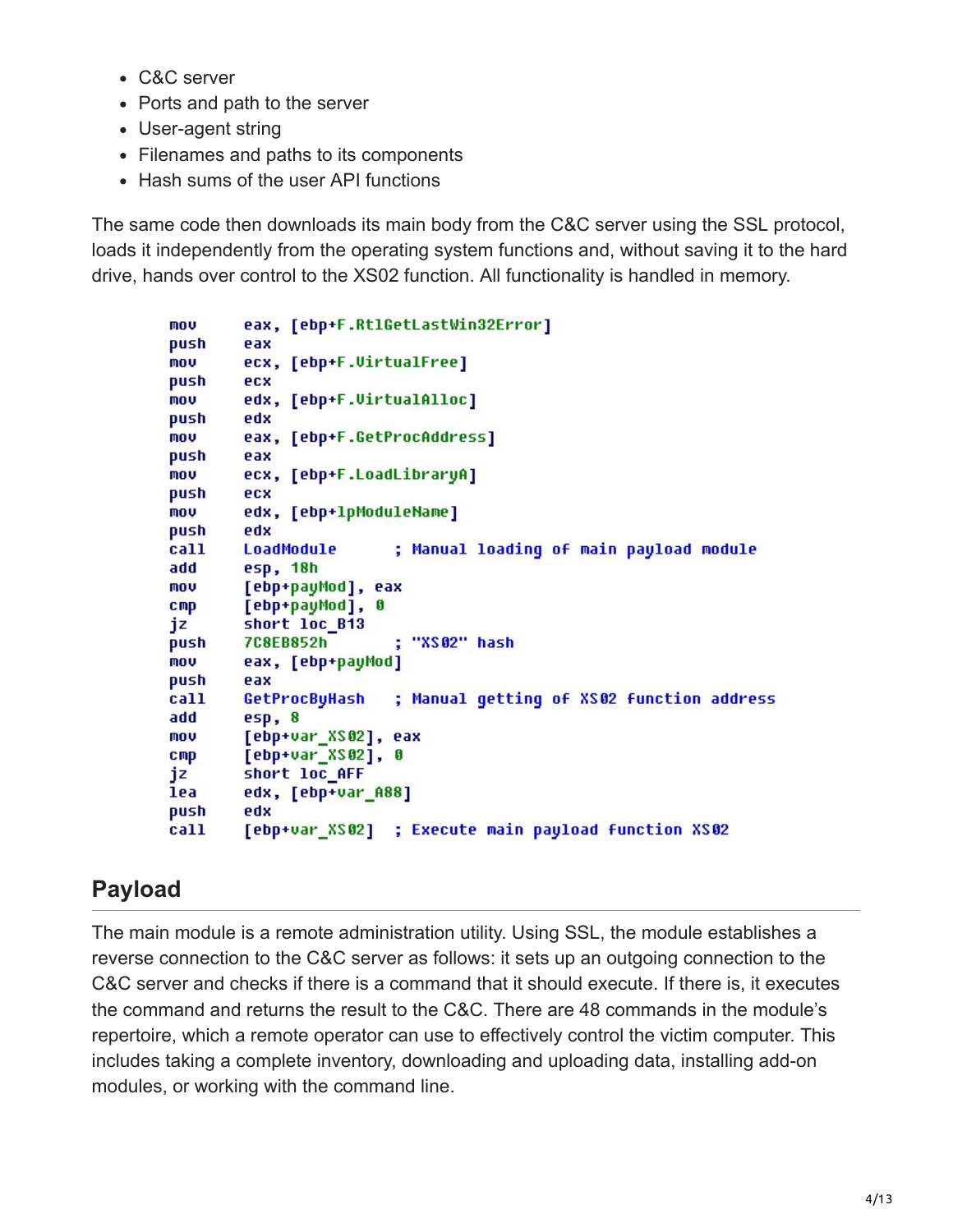The main module supports 48 commands, which the attackers can use to control the victim machine #NaikonAPT

[Tweet](https://twitter.com/share?url=https%3A%2F%2Fsecurelist.com%2Fthe-naikon-apt%2F69953%2F&text=The+main+module+supports+48+commands%2C+which+the+attackers+can+use+to+control+the+victim+machine+%23NaikonAPT)

Here is the complete list of commands:

- 0 CMD\_MAIN\_INFO
- 1 CMD\_PROCESS\_REFRESH
- 2 CMD\_PROCESS\_NAME
- 3 CMD\_PROCESS\_KILL
- 4 CMD\_PROCESS\_MODULE
- 5 CMD\_DRIVE\_REFRESH
- 6 CMD\_DIRECTORY
- 7 CMD\_DIRECTORY\_CREATE
- 8 CMD\_DIRECTORY\_CREATE\_HIDDEN
- 9 CMD DIRECTORY DELETE
- 10 CMD\_DIRECTORY\_RENAME
- 11 CMD\_DIRECOTRY\_DOWNLOAD
- 12 CMD\_FILE\_REFRESH
- 13 CMD FILE DELETE
- 14 CMD\_FILE\_RENAME
- 15 CMD FILE EXECUTE NORMAL
- 16 CMD FILE EXECUTE HIDDEN
- 17 CMD FILE EXECUTE NORMAL CMD
- 18 CMD\_FILE\_EXECUTE\_HIDDEN\_CMD
- 19 CMD\_FILE\_UPLOAD
- 20 CMD\_FILE\_DOWNLOAD
- 21 CMD\_WINDOWS\_INFO
- 22 CMD\_WINDOWS\_MESSAGE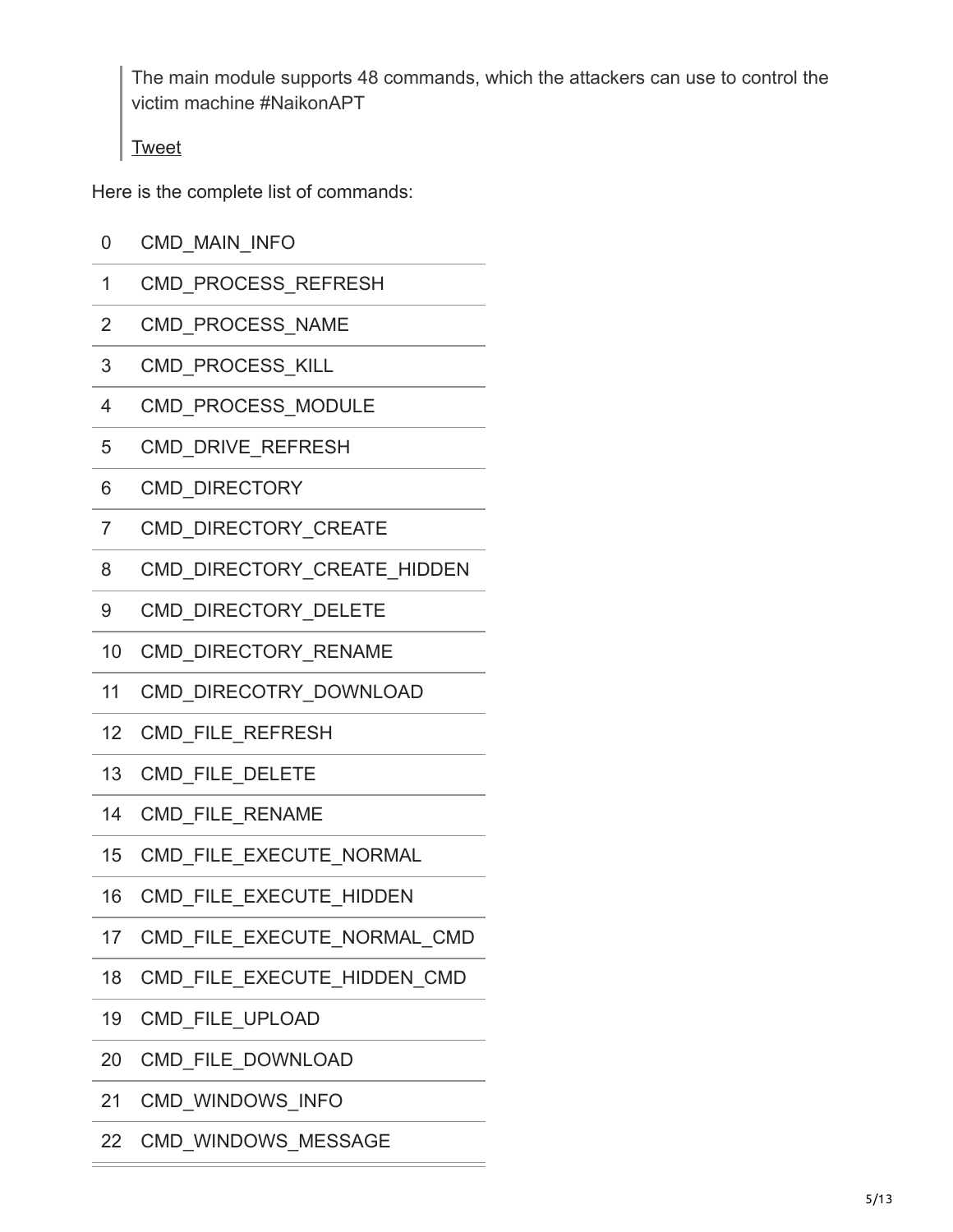- CMD\_SHELL\_OPEN
- CMD\_SHELL\_CLOSE
- CMD\_SHELL\_WRITE
- CMD\_SERVICE\_REFRESH
- CMD\_SERVICE\_CONTROL
- CMD\_PROGRAM\_INFO
- CMD\_UNINSTALL\_PROGRAM
- CMD\_REGESTRY\_INFO
- CMD\_ADD\_AUTO\_STAR T
- CMD\_MY\_PLUGIN
- CMD\_3RD\_PLUGIN
- CMD\_REG\_CREATEKEY
- CMD\_REG\_DELETEKEY
- CMD\_REG\_SETVALUE
- CMD\_REG\_DELETEVALUE
- CMD\_SELF\_KILL
- CMD\_SELF\_RESTAR T
- CMD\_SELF\_CONFIG
- CMD\_SELF\_UPDATE
- CMD\_SERVER\_INFO
- CMD\_INSTALL\_SERVICE
- CMD\_FILE\_DOWNLOAD2
- CMD\_RESET
- CMD\_CONNECTION\_TABLE
- CMD\_HEART\_BEAT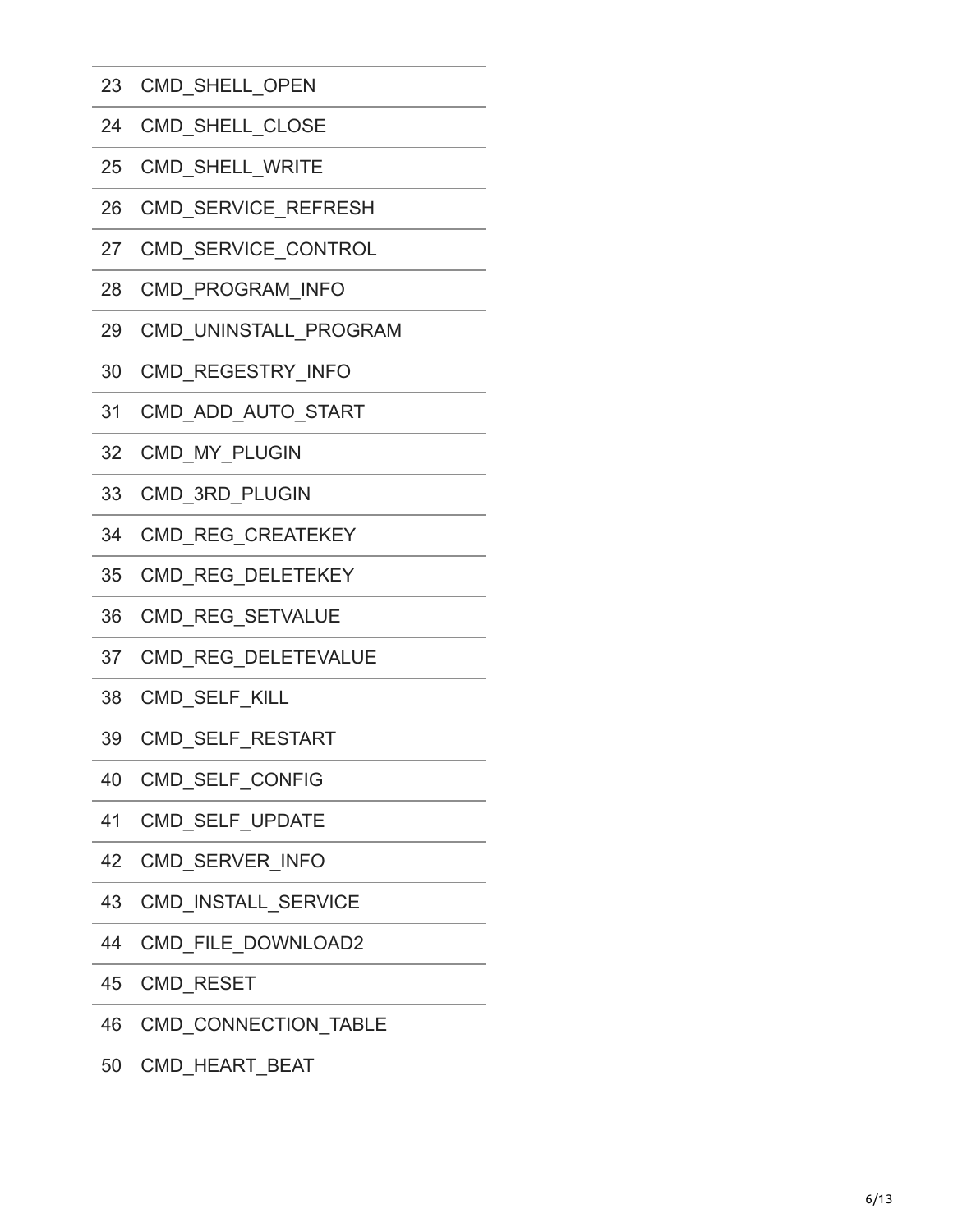Several modifications of the main module exist. There are no fundamental differences between modifications; it's just that extra features get added to the latest versions, such as compression and encryption of transmitted data, or the piecemeal download of large files.

| d085ba82824c1e61e93e113a705b8e9a 118272 Aug 23 18:46:57 2012 |        |                      |
|--------------------------------------------------------------|--------|----------------------|
| b4a8dc9eb26e727eafb6c8477963829c                             | 140800 | May 20 11:56:38 2013 |
| 172fd9cce78de38d8cbcad605e3d6675                             | 118784 | Jun 13 12:14:40 2013 |
| d74a7e7a4de0da503472f1f051b68745                             | 190464 | Aug 19 05:30:12 2013 |
| 93e84075bef7a11832d9c5aa70135dc6                             | 154624 | Jan 07 04:39:43 2014 |

### **CC-Proxy-Op**

C&C server operations are characterized by the following:

- Low maintenance requirements
- Organized geo-specific task assignments
- Different approaches to communication

The C&C servers must have required only a few operators to manage the entire network. Each operator appears to have focused on their own particular set of targets, because a correlation exists between C&C and the location of targets/victims.

There is a geo-specific correlation between the location of #NaikonAPT C&Cs and that of targets/victims

[Tweet](https://twitter.com/share?url=https%3A%2F%2Fsecurelist.com%2Fthe-naikon-apt%2F69953%2F&text=There+is+a+geo-specific+correlation+between+the+location+of+%23NaikonAPT+C%26amp%3BCs+and+that+of+targets%2Fvictims)

Communication with victim systems changed depending on the target involved. In some cases, a direct connection was established between the victim computer and the C&C. In other cases, the connection was established via dedicated proxy servers installed on dedicated servers rented in third countries. In all likelihood, this additional setup was a reaction to the network administrators in some targets limiting or monitoring outbound network connections from their organizations.

Here is a partial list of C&C servers and victim locations, demonstrating the geo-specific correlation:

| ID. | Jakarta | linda.googlenow.in  |
|-----|---------|---------------------|
| ID  | Jakarta | admin0805.gnway.net |
| ID  | Jakarta | free.googlenow.in   |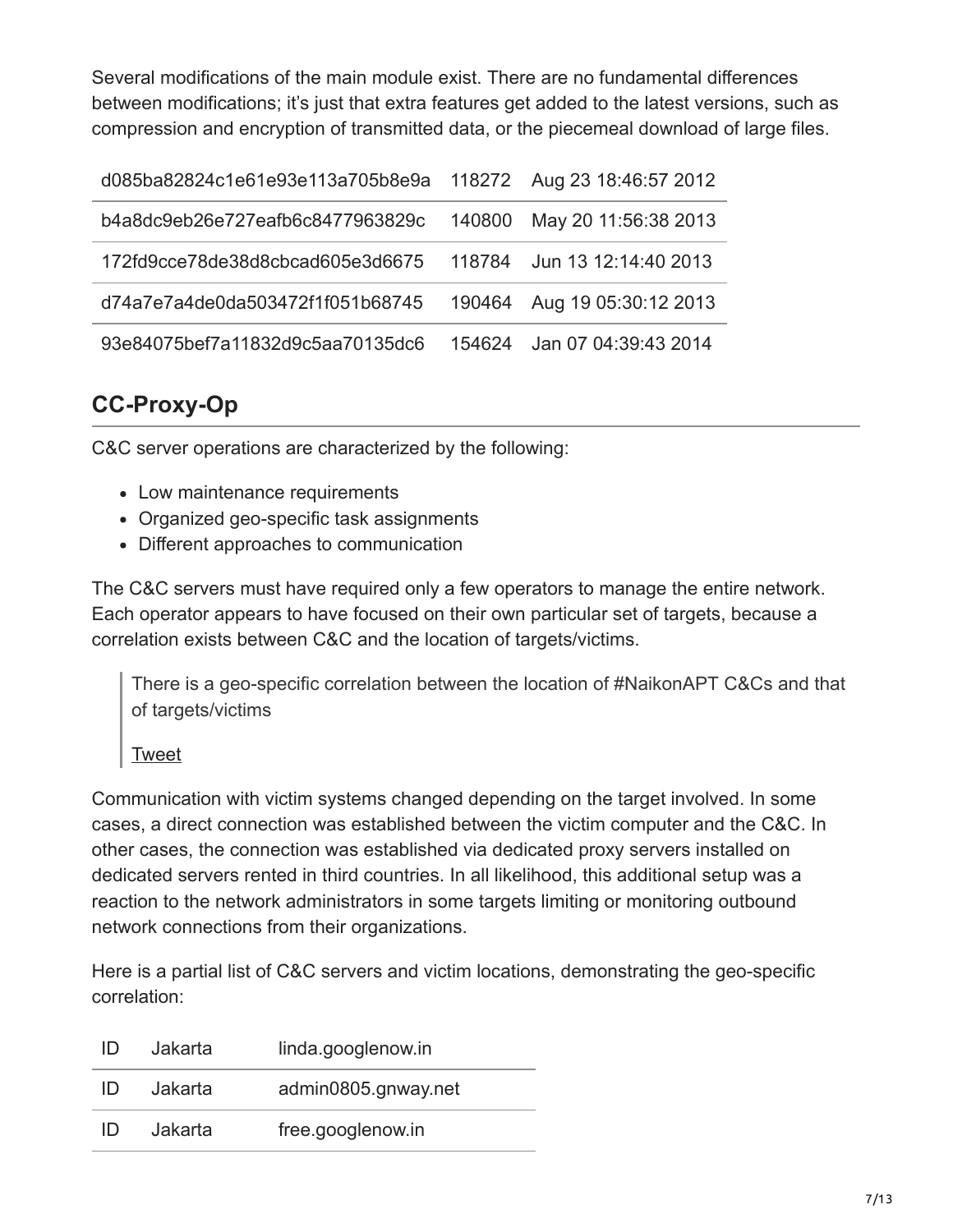| ID        |                   | frankhere.oicp.net    |
|-----------|-------------------|-----------------------|
| ID        | Bandung           | frankhere.oicp.net    |
| ID        | Bandung           | telcom dhtu info      |
| ID        | Jakarta           | laotel08.vicp.net     |
| JP        | Tokyo             | greensky27.vicp.net   |
| KΗ        |                   | googlemm.vicp.net     |
| KΗ        | <b>Phnom Penh</b> | googlemm.vicp.net     |
| MM        |                   | peacesyou.imwork.net  |
| МM        |                   | sayakyaw.xicp.net     |
| MM        |                   | ubaoyouxiang.gicp.net |
| MM        | Yangon            | htkg009.gicp.net      |
| <b>MM</b> |                   | kyawthumyin.xicp.net  |
| МM        |                   | myanmartech.vicp.net  |
| МM        |                   | test-user123.vicp.cc  |
| MY        |                   | us.googlereader.pw    |
| MY        |                   | net.googlereader.pw   |
| MY        |                   | lovethai.vicp.net     |
| MY        |                   | yahoo.goodns.in       |
| MY        | Putrajaya         | xl.findmy.pw          |
| MY        | Putrajaya         | xl.kevins.pw          |
| PH        | Caloocan          | oraydns.googlesec.pw  |
| PН        | Caloocan          | gov.yahoomail.pw      |
| PH        |                   | pp.googledata.pw      |
| PН        |                   | xl.findmy.pw          |
| PН        |                   | mlfjcjssl.gicp.net    |
| PH        |                   | o.wm.ggpw.pw          |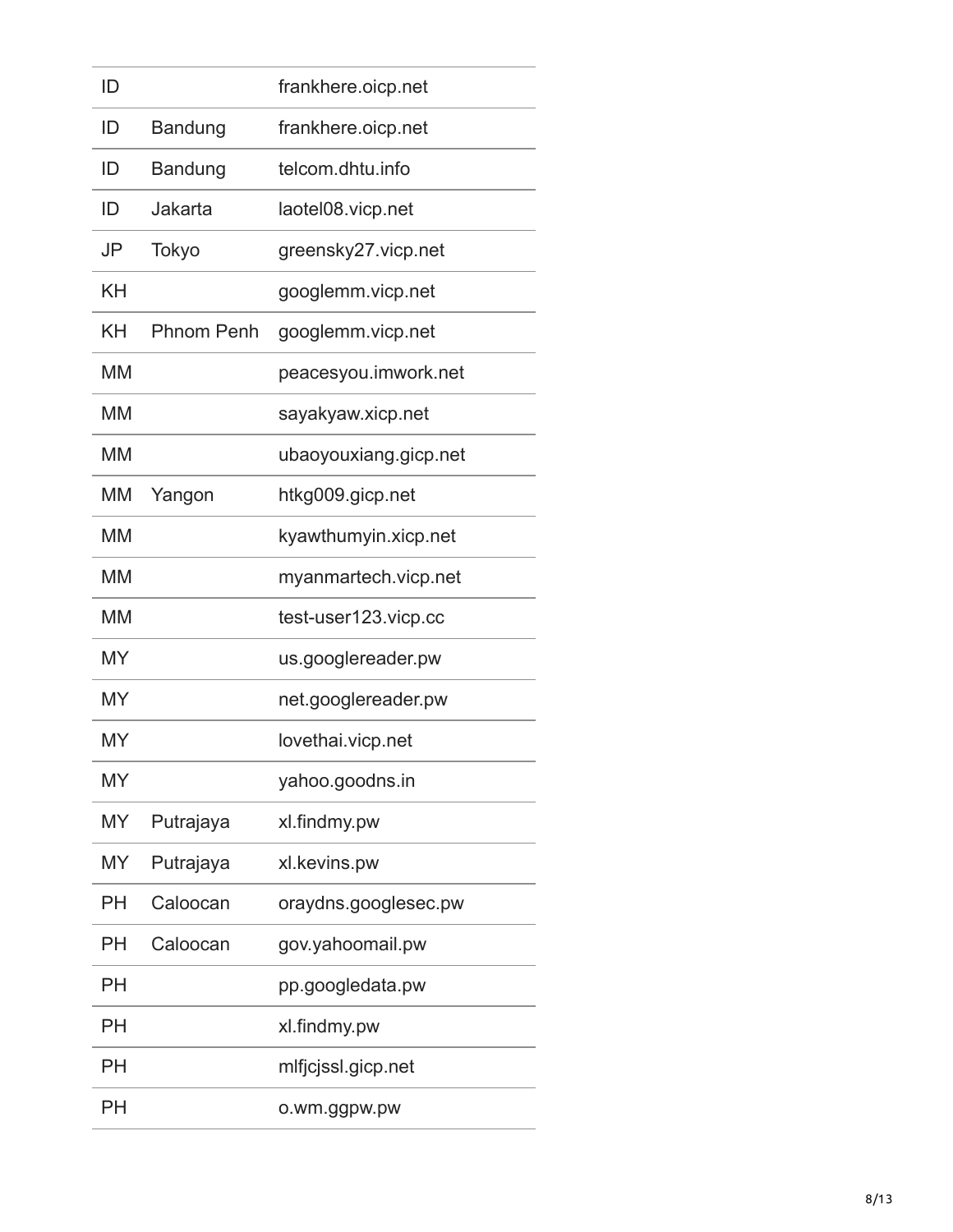| PH        |                   | oooppp.findmy.pw           |
|-----------|-------------------|----------------------------|
| PH        |                   | cipta.kevins.pw            |
| <b>PH</b> |                   | phi.yahoomail.pw           |
| SG        | Singapore         | xl.findmy.pw               |
| SG        | Singapore         | dd.googleoffice.in         |
| <b>VN</b> | Hanoi             | moziliafirefox.wicp.net    |
| <b>VN</b> | Hanoi             | bkav.imshop.in             |
| <b>VN</b> | Hanoi             | baomoi.coyo.eu             |
| <b>VN</b> | Dong Ket          | macstore.vicp.cc           |
| <b>VN</b> | Hanoi             | downloadwindows.imwork.net |
| <b>VN</b> | Hanoi             | vietkey.xicp.net           |
| <b>VN</b> | Hanoi             | baomoi.vicp.cc             |
| <b>VN</b> | Hanoi             | downloadwindow.imwork.net  |
| <b>VN</b> | <b>Binh Duong</b> | www.ttxvn.net              |
| <b>VN</b> | <b>Binh Duong</b> | vietlex.gnway.net          |
| <b>VN</b> | Hanoi             | www.ttxvn.net              |
| <b>VN</b> | Hanoi             | us.googlereader.pw         |
| <b>VN</b> | Hanoi             | yahoo.goodns.in            |
| <b>VN</b> | Hanoi             | lovethai.vicp.net          |
| <b>VN</b> | Hanoi             | vietlex.gnway.net          |

### **XSControl – the Naikon APT's "victim management software"**

In the Naikon scheme, a C&C server can be specialized XSControl software running on the host machine. It can be used to manage an entire network of infected clients. In some cases, a proxy is used to tunnel victim traffic to the XSControl server. A Naikon proxy server is a dedicated server that accepts incoming connections from victim computers and redirects them to the operator's C&C. An individual Naikon proxy server can be set up in any target country with traffic tunnelling from victim systems to the related C&C servers

XSControl is written in .NET with the use of DevExpress: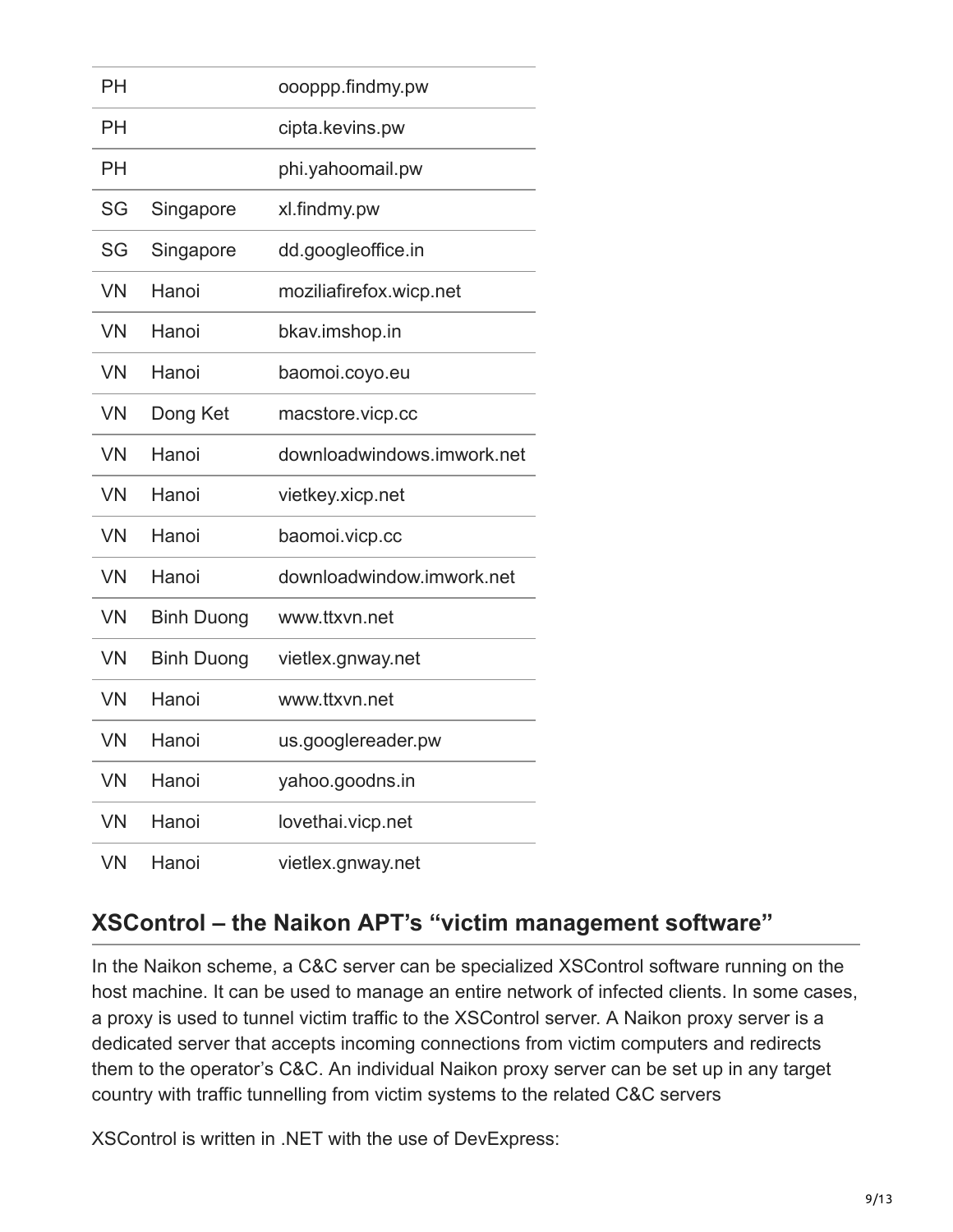| $\mathbf{C}$  |                        |                      |          |          |                                     |              |                 |      |                      |                |    |    | $ \Box$ $\times$ |
|---------------|------------------------|----------------------|----------|----------|-------------------------------------|--------------|-----------------|------|----------------------|----------------|----|----|------------------|
|               |                        |                      |          |          | 文件(F) 工具(I) 窗口(M) 外观(L) 登录(L) 关于(A) |              |                 |      |                      |                |    |    |                  |
|               | 监听端□:8080<br>监听端□:8888 |                      |          |          |                                     |              |                 |      |                      | $\pmb{\times}$ |    |    |                  |
|               | 备注                     |                      | 状态       | 计算机名     |                                     | 用户名          | 账户卖型            | 操作系统 | 内閉IP                 | 外网IP           | 版本 | 指述 |                  |
| ×             | $\cdots$               | 分组1                  |          |          |                                     |              |                 |      |                      |                |    |    |                  |
|               | $L_{\rm max}$          | 分组2                  |          |          |                                     |              |                 |      |                      |                |    |    |                  |
|               |                        |                      |          |          |                                     |              |                 |      |                      |                |    |    |                  |
|               |                        |                      |          |          |                                     |              |                 |      |                      |                |    |    |                  |
|               |                        |                      |          |          |                                     | 选项           |                 |      | $\mathbf x$          |                |    |    |                  |
|               |                        |                      |          |          |                                     | 配置 过滤<br>控制  |                 |      |                      |                |    |    |                  |
|               |                        |                      |          |          |                                     | 当前端口: 8080   |                 |      |                      |                |    |    |                  |
|               |                        |                      |          |          |                                     | 检查连接间隔时间(ms) |                 |      | 120000 $\frac{4}{x}$ |                |    |    |                  |
|               |                        |                      |          |          |                                     |              |                 |      |                      |                |    |    |                  |
|               |                        |                      |          |          |                                     |              |                 |      |                      |                |    |    |                  |
|               |                        |                      |          |          |                                     |              |                 |      |                      |                |    |    |                  |
|               |                        |                      |          |          |                                     |              |                 |      |                      |                |    |    |                  |
|               |                        |                      | 确定<br>取消 |          |                                     |              |                 |      |                      |                |    |    |                  |
|               |                        |                      |          |          |                                     |              |                 |      |                      |                |    |    |                  |
|               |                        |                      |          |          |                                     |              |                 |      |                      |                |    |    |                  |
|               | 时间                     |                      |          | $\rm IP$ |                                     | 内容           |                 |      |                      |                |    |    |                  |
| $\rightarrow$ |                        | $-14.05,20150:55:51$ |          |          |                                     |              | 正在 [8080] 端口监听… |      |                      |                |    |    |                  |
|               |                        |                      |          |          |                                     |              |                 |      |                      |                |    |    |                  |
|               |                        |                      |          |          |                                     |              |                 |      |                      |                |    |    |                  |
|               |                        |                      |          |          |                                     |              |                 |      |                      |                |    |    |                  |
|               |                        |                      |          |          |                                     |              |                 |      |                      |                |    |    |                  |
|               |                        |                      |          |          |                                     |              |                 |      |                      |                |    |    |                  |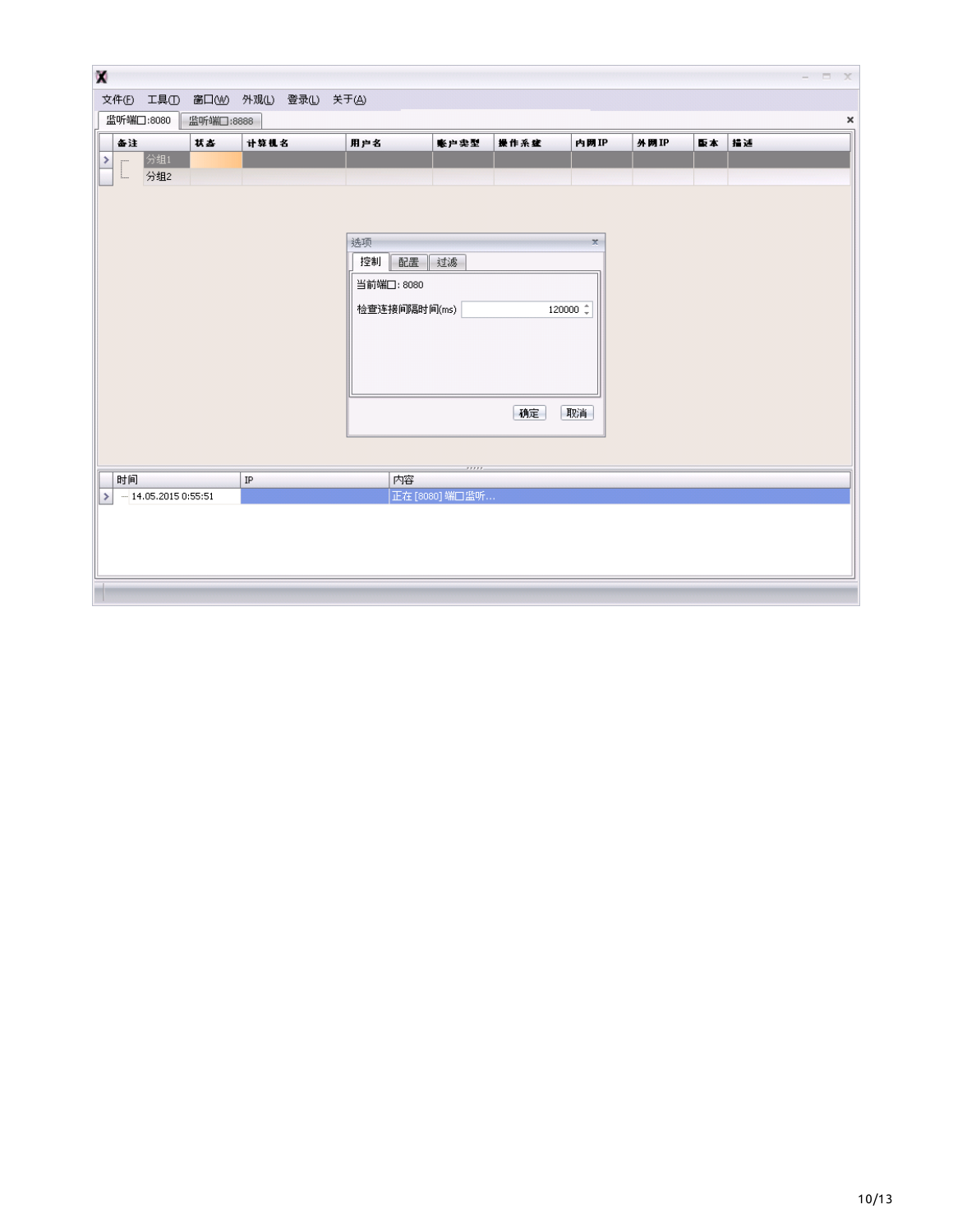

Its main capabilities are:

- Accept initial connections from clients
- Provide clients with the main remote administration module
- Enable them to remotely administer infected computers with the help of a GUI
- Keep logs of client activity
- Keep logs of operator activity
- Upload logs and files to an FTP server

The operator's activity logs contain the following:

- An XML database of downloaded files, specifying the time of operation, the remote path and the local path
- A database of file names, the victim computer registry keys for the folders and requested sections
- A history of executed commands

### **Country X, Operator X**

Now let's do an overview of one Naikon campaign, focusing on country "X".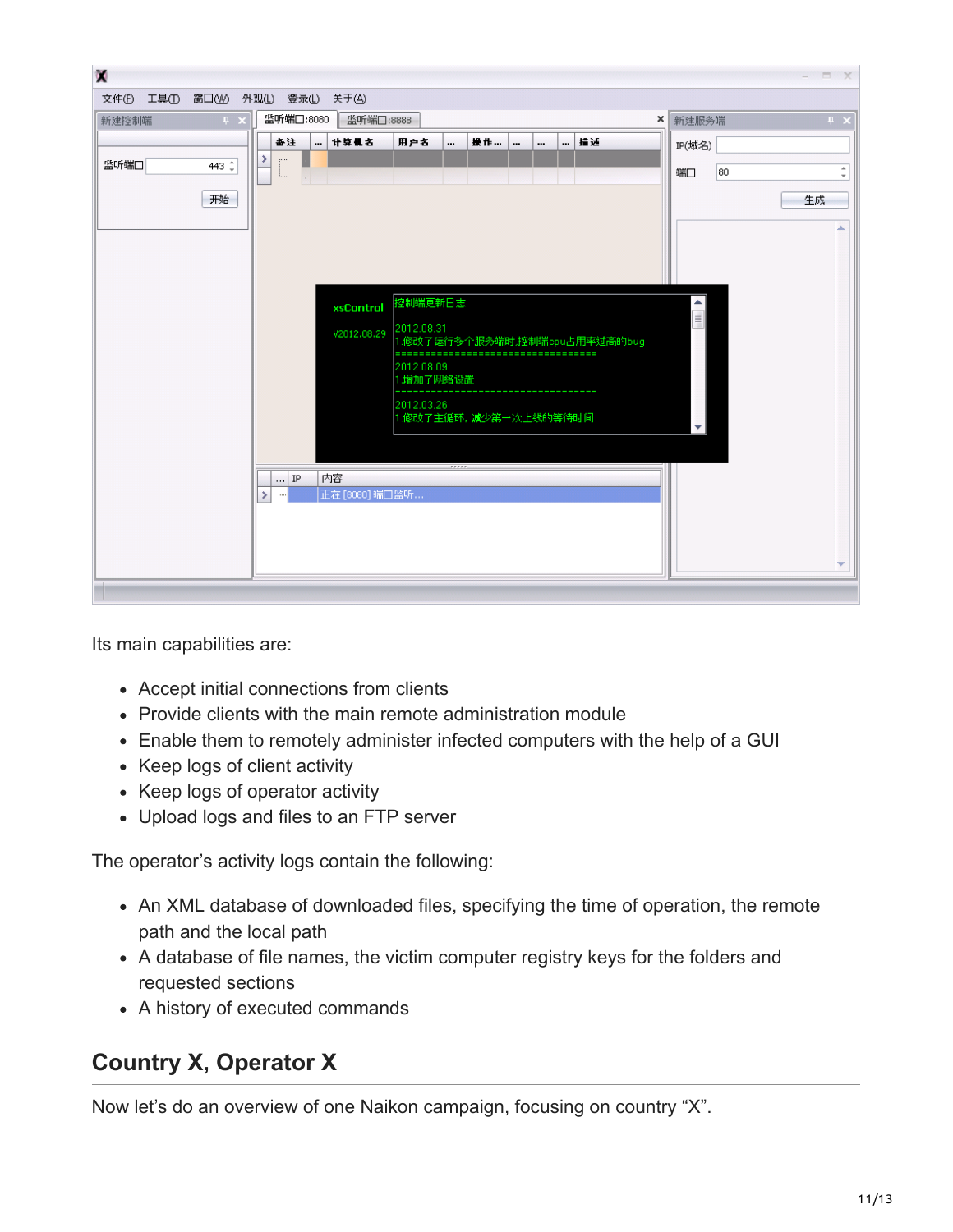Analysis revealed that the cyber-espionage campaign against country X had been going on for many years. Computers infected with the remote control modules provided attackers with access to employees' corporate email and internal resources, and access to personal and corporate email content hosted on external services.

Below is a partial list of organizations affected by Naikon's "operator X's" espionage campaign in country X.

- Office of the President
- Military Forces
- Office of the Cabinet Secretary
- National Security Council
- Office of the Solicitor General
- Intelligence Services
- Civil Aviation Authority
- Department of Justice
- Federal Police
- Executive/Presidential Administration and Management Staff

A few of these organizations were key targets and under continuous, real-time monitoring. It was during operator X's network monitoring that the attackers placed Naikon proxies within the countries' borders, to cloak and support real-time outbound connections and data exfiltration from high-profile victim organizations.

In order to obtain employees' credentials, operator X sometimes used keyloggers. If necessary, operator X delivered them via the remote control client. In addition to stealing keystrokes, this attacker also intercepted network traffic. Lateral movements included copying over and remotely setting up winpcap across desktop systems within sensitive office networks, then remotely setting up AT jobs to run these network sniffers. Some APTs like Naikon distribute tools such as these across multiple systems in order to regain control if it is lost accidentally and to maintain persistence.

The #NaikonAPT group took advantage of cultural idiosyncrasies in its target countries

[Tweet](https://twitter.com/share?url=https%3A%2F%2Fsecurelist.com%2Fthe-naikon-apt%2F69953%2F&text=The+%23NaikonAPT+group+took+advantage+of+cultural+idiosyncrasies+in+its+target+countries)

Operator X also took advantage of cultural idiosyncrasies in its target countries, for example, the regular and widely accepted use of personal Gmail accounts for work. So it was not difficult for the Naikon APT to register similar-looking email addresses and to spear-phish targets with attachments, links to sites serving malware, and links to google drive.

### **The empire strikes back**